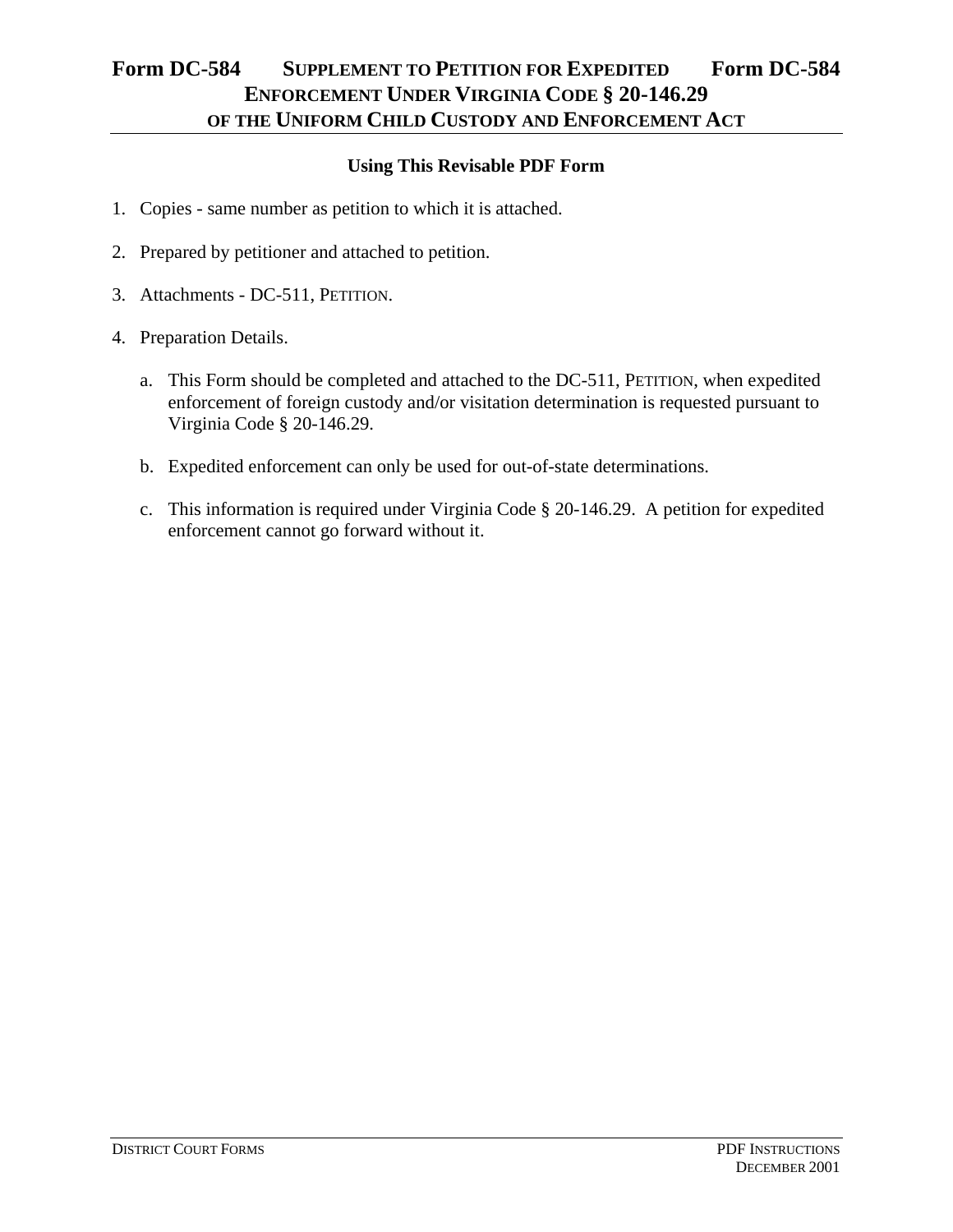|    | <b>SUPPLEMENT TO PETITION FOR EXPEDITED</b><br><b>ENFORCEMENT UNDER VIRGINIA CODE § 20-146.29</b><br>OF THE UNIFORM CHILD CUSTODY AND ENFORCEMENT ACT<br>Commonwealth of Virginia Va. Code §§ 20-146.29; 20-146.32                                                                                                                | Case No. $\frac{1}{2}$ |
|----|-----------------------------------------------------------------------------------------------------------------------------------------------------------------------------------------------------------------------------------------------------------------------------------------------------------------------------------|------------------------|
|    | 1. Did the court that issued the child custody determination upon which this enforcement action is based<br>identify the jurisdictional basis upon which it relied in exercising jurisdiction?                                                                                                                                    |                        |
|    |                                                                                                                                                                                                                                                                                                                                   |                        |
| 2. | Has the child custody determination upon which this enforcement action is based been vacated, stayed or<br>modified by any court whose decision must be enforced under this act?                                                                                                                                                  |                        |
|    | [ ] Yes [ ] No If yes, please provide the following information:                                                                                                                                                                                                                                                                  |                        |
|    |                                                                                                                                                                                                                                                                                                                                   |                        |
|    |                                                                                                                                                                                                                                                                                                                                   |                        |
|    |                                                                                                                                                                                                                                                                                                                                   |                        |
| 3. | Has any proceeding been commenced in a court of any State or foreign country that could affect the current<br>proceeding, including but not limited to proceedings related to custody, visitation, paternity, support,<br>domestic violence, protective orders, abuse and neglect, termination of parental rights, and adoptions? |                        |
|    | $[$   Yes $[$   No                                                                                                                                                                                                                                                                                                                |                        |
|    |                                                                                                                                                                                                                                                                                                                                   |                        |
|    |                                                                                                                                                                                                                                                                                                                                   |                        |
|    |                                                                                                                                                                                                                                                                                                                                   |                        |
|    |                                                                                                                                                                                                                                                                                                                                   |                        |
|    |                                                                                                                                                                                                                                                                                                                                   |                        |
|    | 5. Is relief other than the immediate physical custody of the child and attorney's fees being requested?                                                                                                                                                                                                                          |                        |
|    | [] Yes [] No If yes, what relief is being sought (additional relief would include the assistance of                                                                                                                                                                                                                               |                        |
|    |                                                                                                                                                                                                                                                                                                                                   |                        |
|    | 6. Has the child custody determination upon which this enforcement action is based been registered in any                                                                                                                                                                                                                         |                        |
|    | other court? $[ ]$ Yes $[ ]$ No If yes, please provide the date(s) and place(s) of registration:                                                                                                                                                                                                                                  |                        |
|    | $\bf 8$ . The continuum contract of the contract of $\bf 8$ . The contract of the contract of the contract of the contract of the contract of the contract of the contract of the contract of the contract of the contract of t                                                                                                   |                        |
|    | 7 [ ] I the Petitioner request that the court issue an ex parte order that the child be taken into immediate                                                                                                                                                                                                                      |                        |

7. [ ] I, the Petitioner, request that the court issue an ex parte order that the child be taken into immediate physical custody because the child is imminently likely to suffer serious physical harm or be removed from the Commonwealth of Virginia.

This supplement is incorporated into the PETITION to which the supplement is attached.

**9**